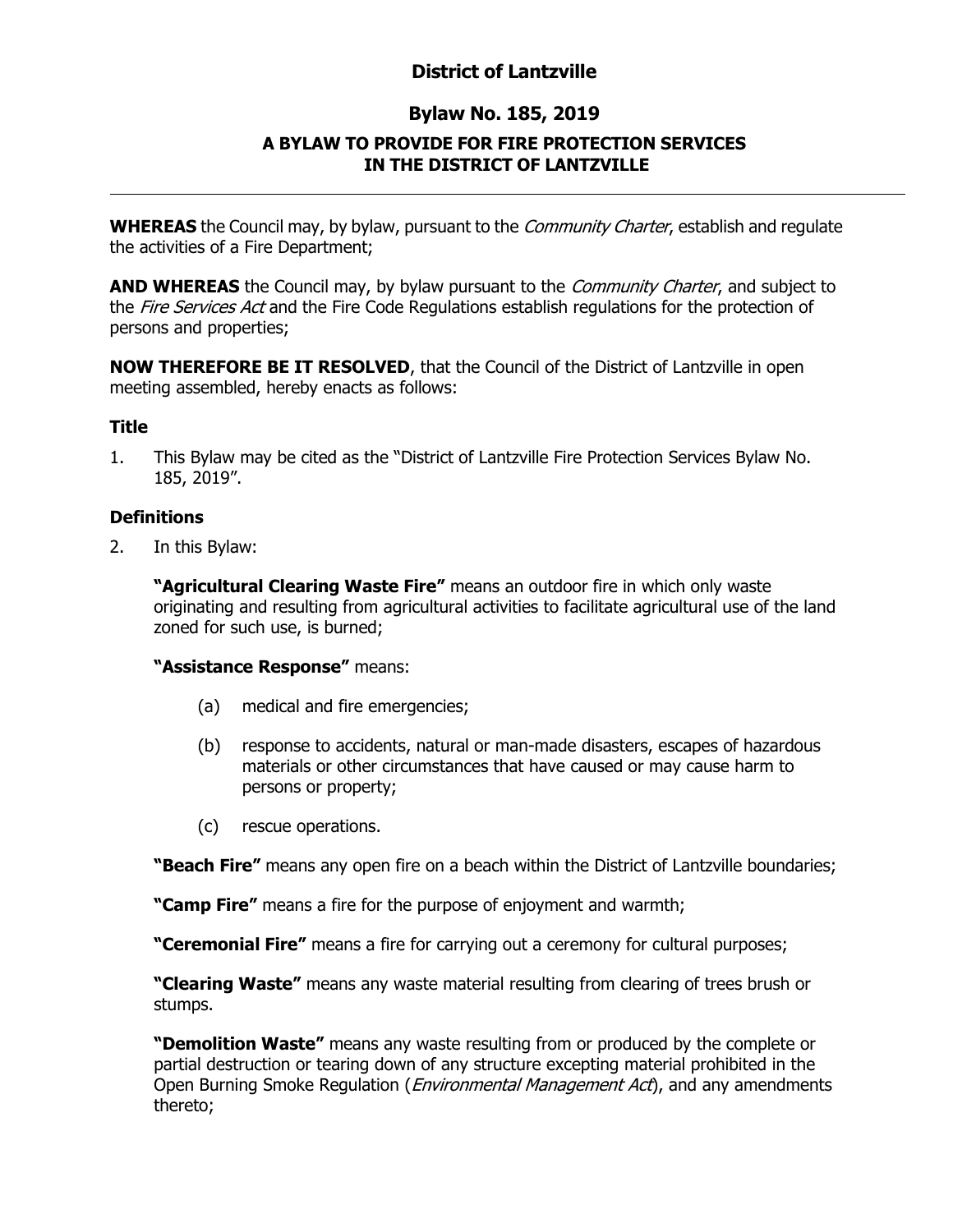**"Equipment"** means any vehicles, tools, devices or materials used by the Fire Department;

**"False Alarm"** means the activation of a Fire Alarm System resulting in the direct or indirect notification of the Fire Department to attend at a real property where the Fire Department finds no evidence or indication of any fire condition, unlawful activity, or unauthorized entry;

**"Fire Alarm System"** means a device or devices installed on real property and intended to warn of a fire condition by activating an audible alarm signal or alerting a monitoring facility but does not include a fire alarm system on real property that is intended to alert only the occupants of the dwelling unit in which it is installed;

**"Fire Chief"** means the person appointed by Council as head of the Fire Department or any other authorized member of the fire department to act on behalf of the Fire Chief in his or her absence;

**"Fire Department"** means the fire department of the District of Lantzville, including all officers, employees and volunteers engaged thereby;

**"Fire Protection"** means all aspects of fire safety, including but not limited to fire prevention, fire fighting or suppression, pre-fire planning, fire investigation, training, staff development and advising on fire safety matters;

**"Hazardous Materials Response"** means qualified members of the District of Lantzville Fire Department who provide a level of response as per the National Fire Protection Association (NFPA) 472 - "Hazardous Materials Awareness" only;

**"Incident"** means a situation which requires the services of the Fire Department;

**"Incinerator"** means any metal or masonry container in good condition that proper combustion of any material burned, less than .9 meters high and less than .6 meters in diameter, mounted on a non-combustible base and fitted with a metal screen or grill of not more than 25 millimetres mesh to restrict any sparks or flying debris;

**"Member"** means any person appointed by the Fire Chief as a member of the Fire Department;

**"Mutual Aid"** means the provision of the Fire Department's services to another local government pursuant to a mutual aid agreement between the District and that local government;

**"Officer"** means a Member given specific authority to assist the Fire Chief in his or her duties;

**"Open Air Fire"** means a fire out of doors, not contained in an Incinerator;

**"Outdoor Cooking Fire"** means a fire for the purpose of cooking food for consumption;

**"Public Services"** means public information, education and prevention programs related to fire safety, public safety, and emergency preparedness; and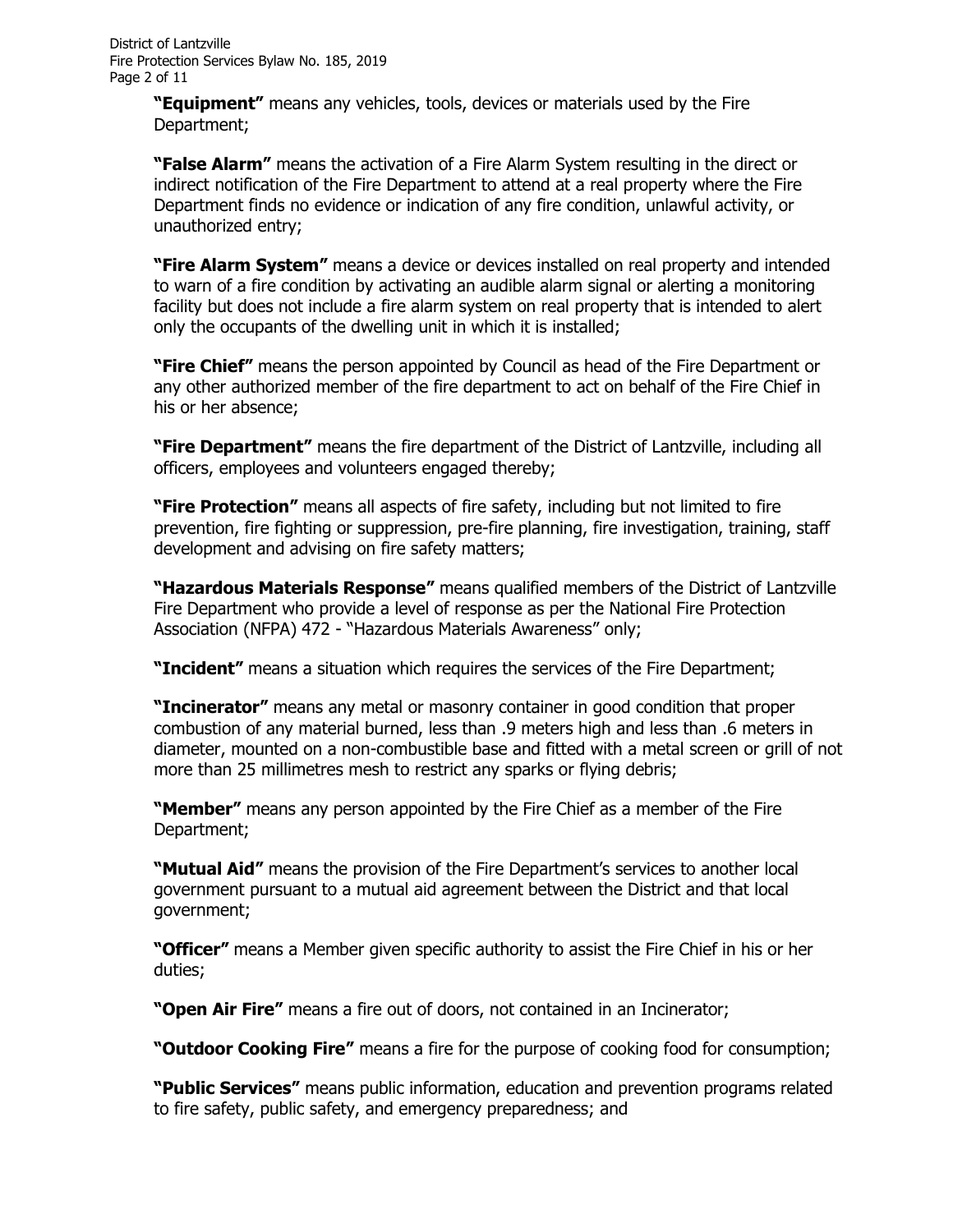**"Resource Forestry Lands"** means managed forestry lands within the District of Lantzville that are privately held blocks. Privately held blocks that are under the jurisdiction of the Private Managed Forest Land Act, and are designated as resource in the "District of Lantzville Official Community Plan Bylaw No. 50, 2005".

"**Venting Index"** means Ventilation Index, a term used in air pollution meteorology. (It is also known as the Venting Index.) The index is a numerical value related to the potential of the atmosphere to [disperse](http://www.env.gov.bc.ca/epd/bcairquality/glossary/index.html#disperse) airborne pollutants, such as smoke from a prescribed fire. It is based on both the current wind speed in the mixed layer and the [mixing height.](http://www.env.gov.bc.ca/epd/bcairquality/glossary/index.html#mixing) The mixed layer is the surface layer of air that is turbulent and well mixed. The mixing height is the thickness (sometimes zero) of this mixed layer. Forecast venting indices (usually from a computer model) are available for 26 different areas of the province. Stronger wind speeds and thicker mixed layers will produce higher venting indices. For convenience, the Ventilation Index is converted to a scale of 0 to 100. On this scale, the capacity of the atmosphere to disperse pollutants is related to the following Ventilation Index values:

| <b>Venting Index</b> | <b>Ventilation Category</b> |
|----------------------|-----------------------------|
| $0 - 33$             | <b>POOR</b> ventilation     |
| $34 - 54$            | <b>FAIR ventilation</b>     |
| $55 - 100$           | <b>GOOD</b> ventilation     |

3. All other words and phrases shall be construed in accordance with the meaning assigned to them by the *Building Code* (British Columbia), the Fire Code (British Columbia) or the Fire Services Act (British Columbia). In the event of a conflict between this Bylaw and the Fire Services Act (British Columbia) and any regulations there under, the provisions of the Fire Services Act (British Columbia) and its regulations shall prevail.

## **Establishment**

- 4. The Fire Chief is authorized to administer this Bylaw.
- 5. The Fire Chief may appoint and dismiss Members in consultation with the Chief Administrative Officer (CAO).
- 6. The Fire Chief may appoint Officers to act as Fire Chief on his or her behalf in consultation with the CAO.

## **Scope of Fire Department**

- 7. The Fire Department is empowered to provide the following services:
	- (a) Fire Protection;
	- (b) Assistance Response;
	- (c) Mutual Aid;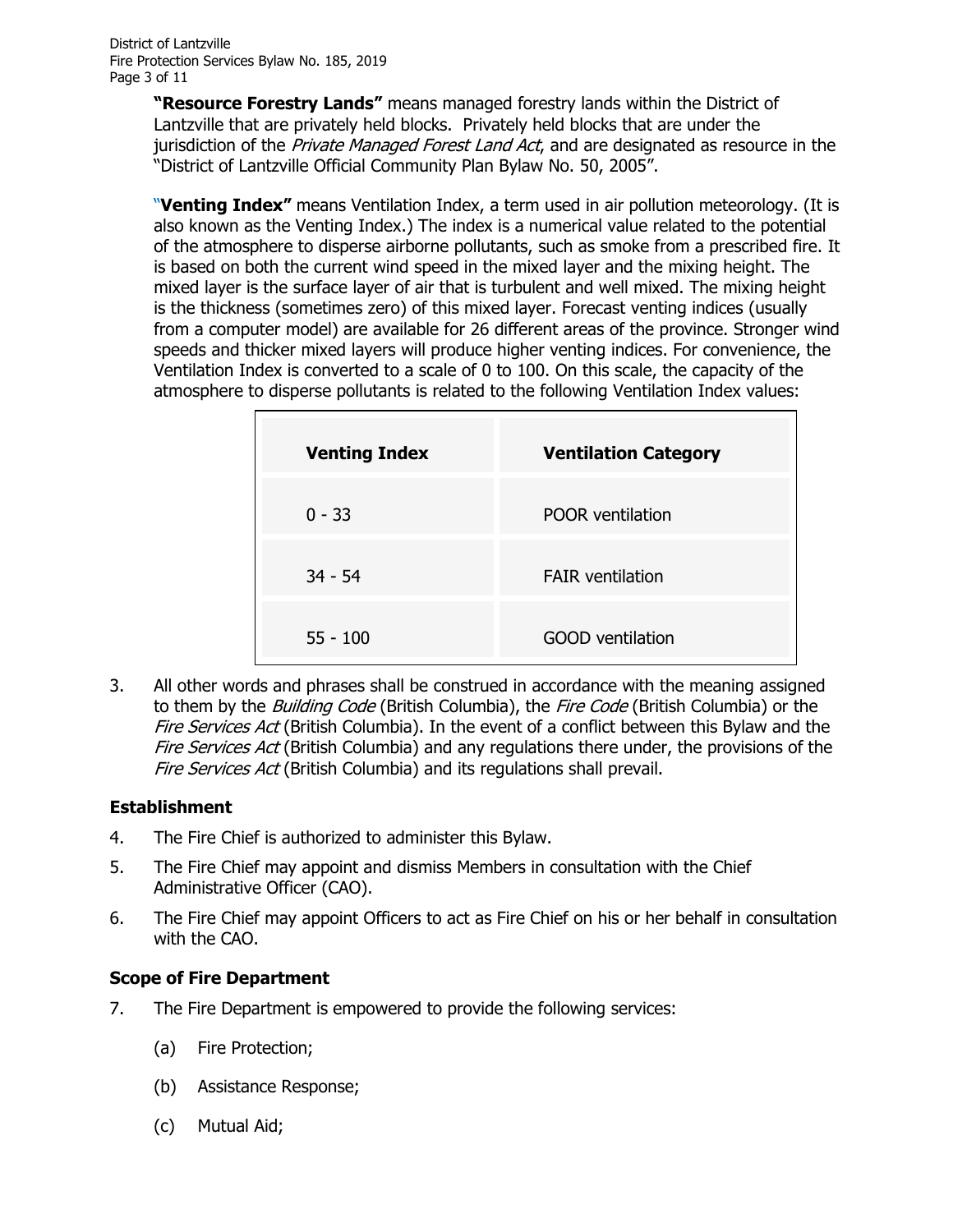District of Lantzville Fire Protection Services Bylaw No. 185, 2019 Page 4 of 11

- (d) Public Services;
- (e) Responder Medical calls First; and
- (f) Vehicle Incidents Motor

#### **Powers of Fire Chief**

- 8. The Fire Chief is authorized to exercise the following powers:
	- (1) Enter on property and inspect premises for conditions that may cause a fire, increase the danger of a fire or increase the danger to persons or property from a fire;
	- (2) Take measures to prevent and suppress fires, including the demolition of buildings and other structures to prevent the spreading of fire;
	- (3) Require an owner or occupier of real property to undertake any actions for the purpose of removing or reducing any thing or condition that the Fire Chief considers is a fire hazard or increases the danger of fire;
	- (4) Exercise all of the powers of the fire commissioner under section 25 of the  $F\text{irre}$ Services Act, and for these purposes that section applies.
- 9. The Fire Chief or the Member in charge at an Incident may establish boundaries or limits and keep persons from entering the area within the prescribed boundaries or limits unless authorized to enter by the Fire Chief or the Member in charge.

#### **Territorial Jurisdiction**

- 10. The jurisdiction of the Fire Department extends to the boundaries of the District of Lantzville, but does not include Resource Forestry Lands, and no part of the Fire Department's Equipment and Members shall be used outside the District or in Resource Forestry Lands without:
	- (a) the express authorization of a written agreement providing for the supply of Fire Department Equipment or Members outside the District's boundaries or in Resource Forestry Lands;
	- (b) the approval of Council; or
	- (c) a request for assistance in accordance with the *Emergency Program Act* (British Columbia).

#### **Inspections**

- 11. The Fire Chief and any authorized Members of the Fire Department may enter on any property at any reasonable time for the purpose of ascertaining whether the regulations and requirements of this Bylaw are being observed.
- 12. The Fire Department shall conduct, or cause to be conducted, inspections of the classes of premises listed in Schedule "A" to this Bylaw at least as frequently as set out in Schedule "A" to this Bylaw.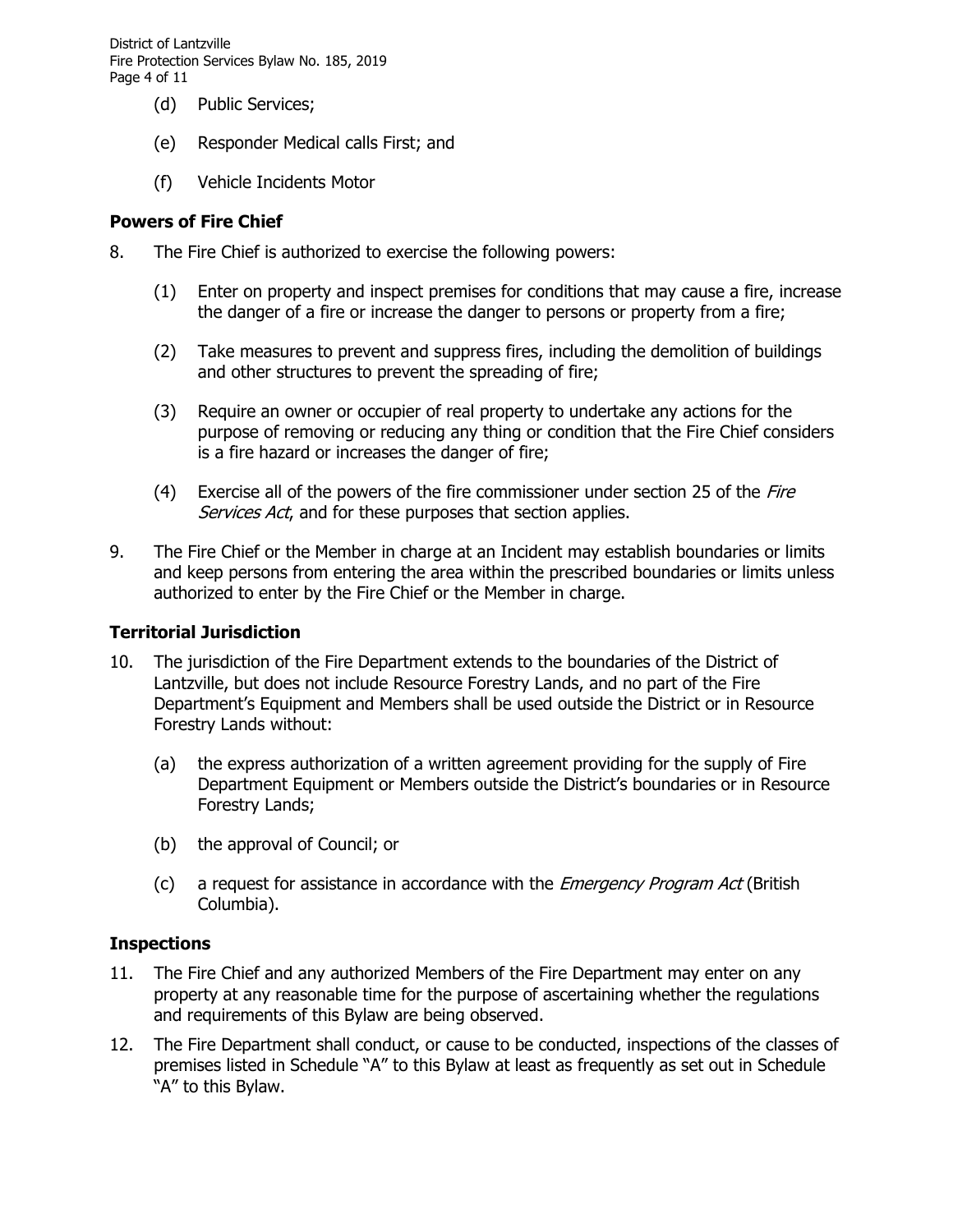### **General Fire Regulations**

- 13. No person shall obstruct or interfere with the Fire Chief or a Member of the Fire Department in the performance of his or her duties under this Bylaw.
- 14. No person shall damage or destroy, or obstruct, impede or hinder the operation of, any Equipment of the Fire Department.
- 15. No person shall drive a vehicle over any Equipment of the Fire Department without the permission of the Fire Chief or a Member of the Fire Department.
- 16. No person shall falsely represent themselves as a Member of the Fire Department.
- 17. No person shall obstruct or otherwise interfere with access roads or streets or other approaches to any Incident, fire hydrant, cistern or body of water designated for firefighting purposes.
- 18. No person shall tamper, obstruct or interfere with an emergency exit, fire extinguisher, fire alarm, sprinkler, standpipe or other fire safeguard installed in a building.
- 19. No person shall wilfully make or cause to be made a false request for the Fire Department to respond to an Incident.
- 20. No person shall enter the boundaries or limits of an area prescribed in accordance with section 9 unless that person has been authorized to enter by the Fire Chief or the Member in charge at the Incident.
- 21. Every owner or occupant of a building shall provide all information and shall render all assistance required by the Fire Chief or a Member of the Fire Department in connection with the inspection of the building.
- 22. No person shall ignite, start or maintain any fire on any highway or District boulevard allowance.

## **Removal of Fire Hazard**

- 23. Every owner and occupier of property shall remove or reduce or cause to be removed or reduced any thing or condition directed by the Fire Chief to be removed or reduced under section 8(3) of this Bylaw, during the time stipulated in that order.
- 24. In the event the owner or occupier of property fails to comply with section 23 of this Bylaw, and the owner or occupier of that property has been given an opportunity to make representations to the Fire Chief in respect of that order, the District may by its own officers and employees or other persons, with approval of the CAO carry out the work necessary to comply with section 23 of this Bylaw at the expense of the owner or occupier, and the District may recover the costs of undertaking such work either as a debt against the person in default or, if the work is in relation to land or improvements on the owner or occupier's property, in the same manner and with the same remedies as property taxes.

## **Open Air and Incinerator Fires**

- 25. A person may ignite, start or maintain:
	- a. an Open Air Fire or Incinerator Fire composed of a pile of combustible material less than 1.2 metres high and less than 1.8 metres in diameter only during the period beginning October 15<sup>th</sup> of a calendar year and ending April 15<sup>th</sup> of the following calendar year;
	- b. a fire for Fire Department training exercises which is not subject to conditions in section  $25(a)$ ;
	- c. an outdoor cooking, ceremonial or camp fire, provided the fire is contained in a device or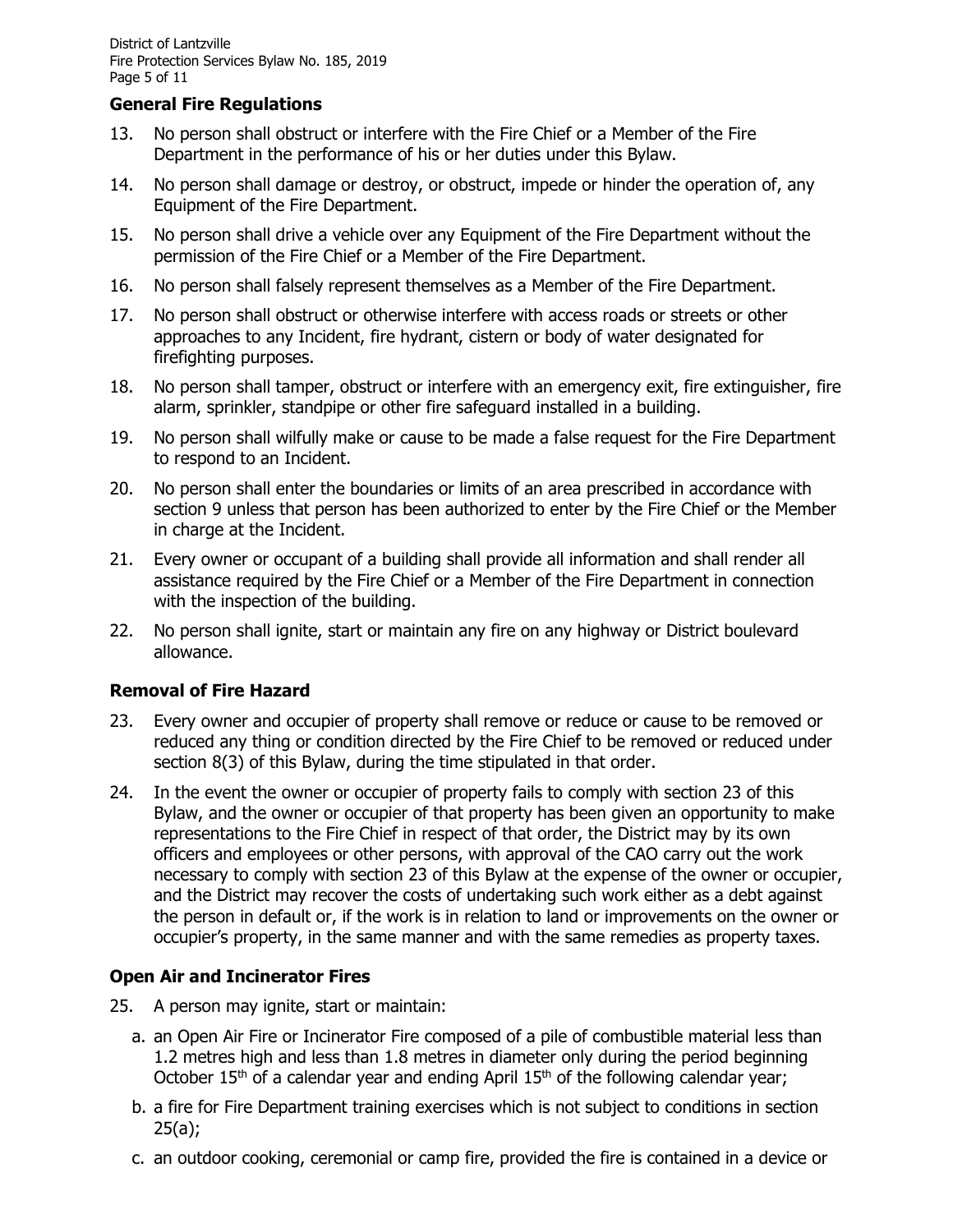fixture for the purpose of cooking or ceremony and the fire is only burning propane, natural gas, clean wood or charcoal and does not exceed 0.61 meters in size at any time of the year providing there are no fire bans in place;

- d. an outdoor fire in a pit approved by the Fire Chief for use in designated campgrounds or tourist parks at any time of the year providing there are no fire bans in place;
- e. a Beach Fire only between the hours of 11:00 a.m. to 8:00 p.m. and only if using a CSArated or ULC-rated portable campfire apparatus that uses propane fuel, as long as the height of the flame is less than 15 cm tall, unless it is prohibited by other regulatory agencies. No Open Air Fires are permitted on any beach within the boundaries of the District of Lantzville at any time;
- f. an Open Air or Incinerator Fire providing every reasonable alternative for reducing, receiving or recycling debris has been pursued to minimize the amount of debris to be open burned;
- g. the open burning provided it is conducted in accordance with the conditions set out in the Wildfire Act and the Wildfire Regulations of British Columbia; and meets all the requirements of this Bylaw;
- h. a fire as provided in this Bylaw, however, all Provincial fire bans effective within the Coast Forest Region, shall apply within the District boundaries.
- 26. At any time, a representative of the Fire Department may demand a fire be extinguished.
- 27. No fire may be started or maintained if the Central Vancouver Island venting index does not indicate a good venting index for the period in which the fire is to burn.
- 28. No person shall start, maintain or permit an Agricultural Clearing Waste Fire other than:
	- (a) during the period October 15 to November 15 in each year;
	- (b) having a burn registration number issued by the Province;
	- (c) ensuring size of pile of combustible material less than 3.6 meters high and less than 6.1 meters in diameter; and
	- (d) with the prior written approval of the Fire Chief.
- 29. An Agricultural Clearing Waste Fire shall only be conducted in conformance with the Open Burning Smoke Control Regulation, as amended or replaced from time to time, enacted by the Province of British Columbia under the provisions of the *Environmental Management* Act including, but not limited to:
	- (a) the smoke release period being not greater than 72 hours; and
	- (b) burning prohibited during times of an inversion, when local winds are inadequate to disperse the smoke or the ventilation index is poor.
- 30. No person shall burn the following materials:

| asphalt and asphalt products | insulation | special waste |
|------------------------------|------------|---------------|
| biomedical waste             | manure     | tar paper     |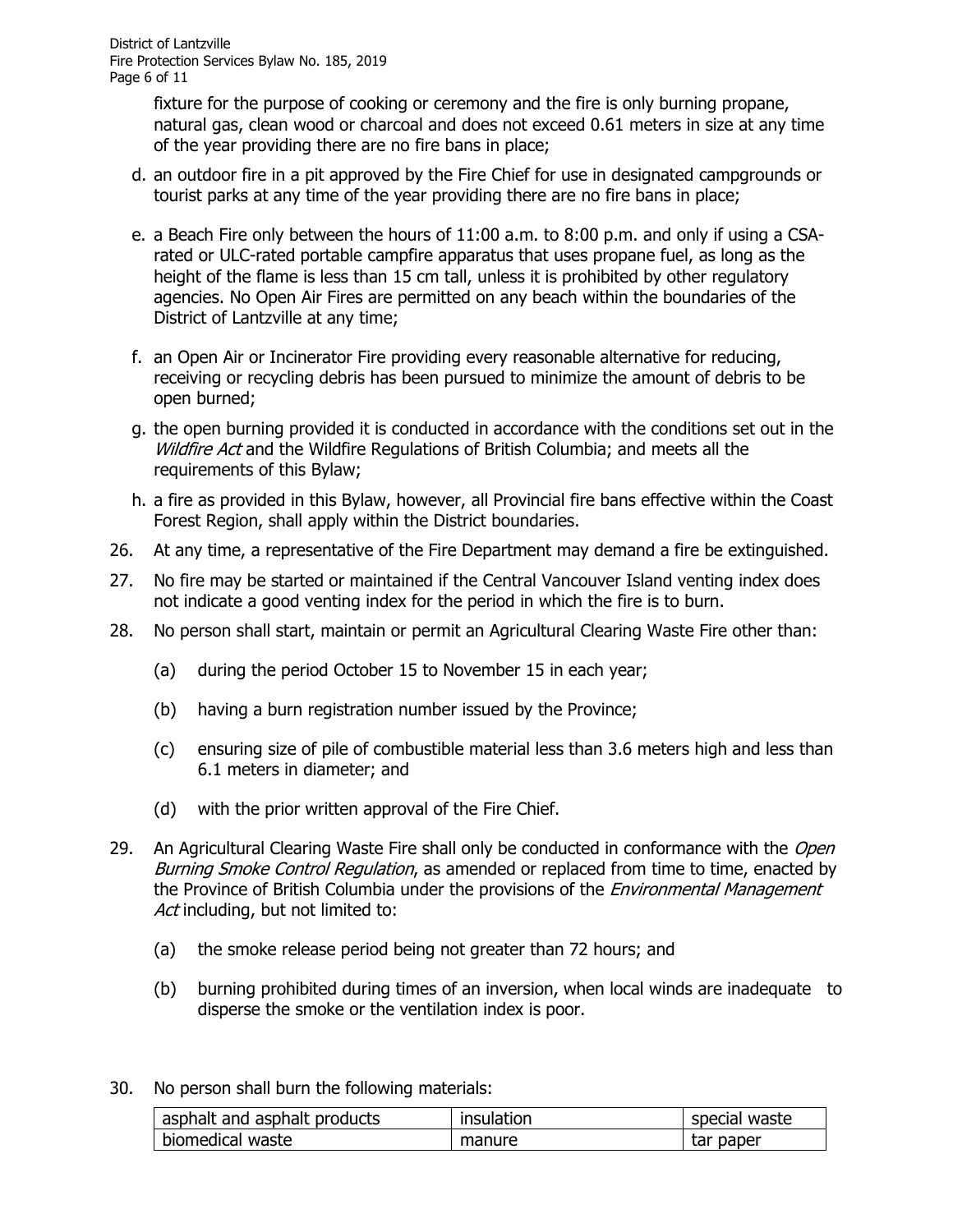| demolition waste                   | paint and paint products | tires          |
|------------------------------------|--------------------------|----------------|
| domestic waste (household material | plastics                 | treated lumber |
| and food waste not including       |                          |                |
| newspaper and cardboard)           |                          |                |
| drywall                            | railway ties             | pallets        |
| fuel and lubricant containers      | rubber                   |                |

- 31. No person shall ignite, start or maintain:
	- (1) an Open Air Fire or Incinerator fire in wind conditions exceeding 15 kilometres per hour;
	- (2) an Open Air Fire or Incinerator fire unless a person over the age of 18 is present and in charge of the fire at all times and that person has the minimum equipment consisting of a communication device to contact 911, a sufficient amount of water, water hose and shovel readily available to control the fire and prevent the fire from causing damage or becoming dangerous to life and property;
	- (3) an Open Air Fire less than:
		- (a) five (5) metres from any dry grass, shrubbery or wooden fence, and
		- (b) five (5) metres from any building; or
	- (4) an Incinerator fire less than
		- (a) five (5) metres from any dry grass, shrubbery or wooden fence,
		- (b) five (5) metres beneath tree branches or from any building or fuel tank or from any other combustible material; or
	- (5) a Ceremonial and/or Outdoor Cooking fire less than
		- (a) five (5) metres from any dry grass, shrubbery or wooden fence,
		- (b) five (5) metres beneath tree branches or from any building or fuel tank or from any other combustible material.
- 32. Every person who ignites, or permits to be ignited, any Open Air Fire or camp fire or Incinerator fire, is responsible for that fire and is liable for all expenses incurred by the District to respond to that fire. The cost of the District's response shall be the cost to the District for supplying Equipment and Members of the Fire Department as set out in Schedule "B".

#### **False Alarm Fees**

33. If the Fire Department responds to more than two False Alarms in a building in any calendar year, the owner or occupier of that building shall pay the fee set out in Schedule "B" for each subsequent response by the Fire Department to a false alarm in that building.

## **Offence and Penalties**

34. Any person who contravenes this Bylaw is liable upon summary conviction to a minimum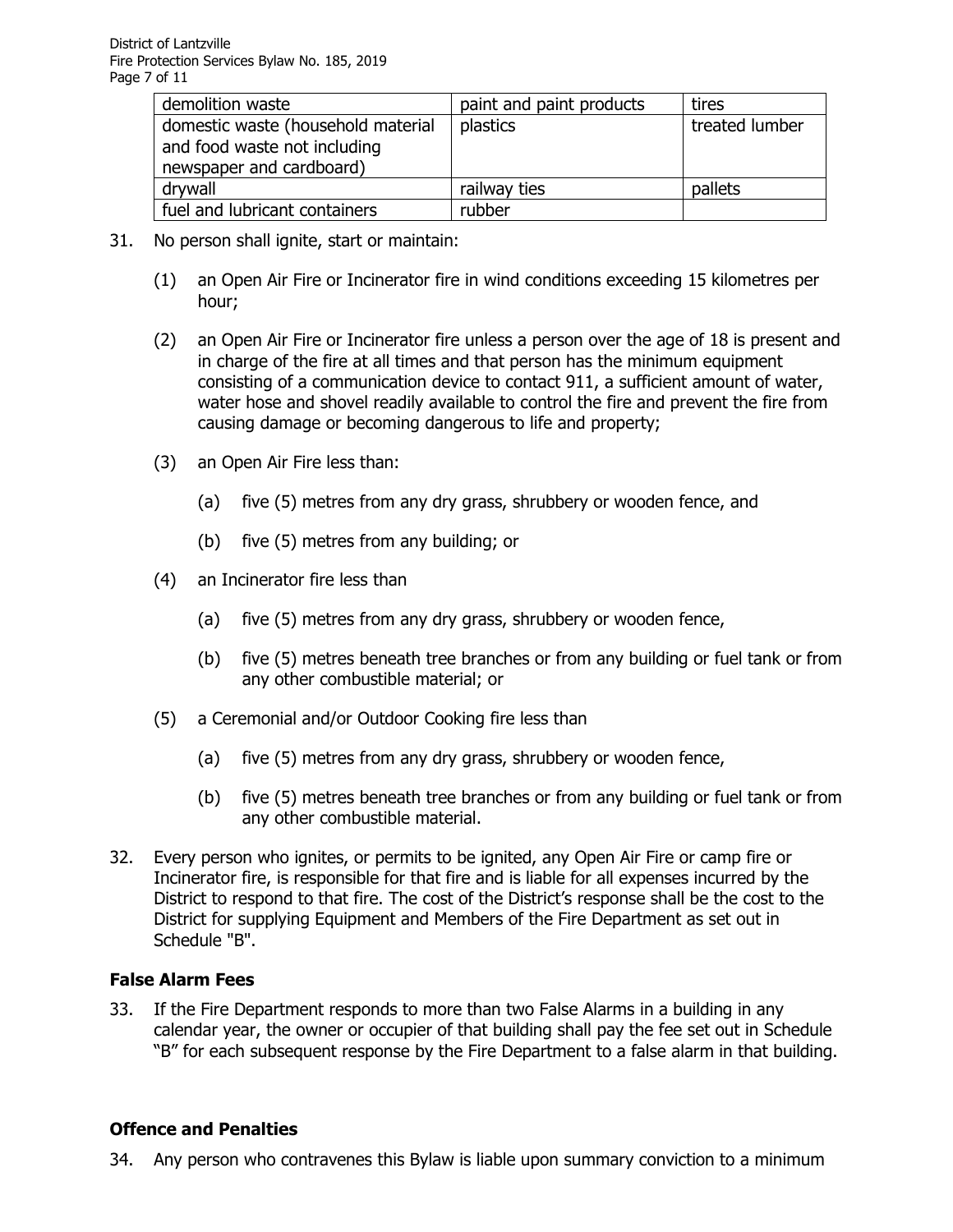District of Lantzville Fire Protection Services Bylaw No. 185, 2019 Page 8 of 11

> fine of \$500 and a maximum fine of \$10,000 and the cost of prosecution. Every day during which there is an infraction of this bylaw shall constitute a separate offence.

#### **Severability**

35. If any portion of this Bylaw is held to be invalid by a court of competent jurisdiction, such invalidity shall not affect the validity of the remaining portions of this bylaw.

#### **Repeal of Existing Bylaws**

36. The "District of Lantzville Fire Protection Services Bylaw No. 86, 2010", and all amendments thereto, are hereby repealed.

**READ A FIRST TIME** this 15<sup>th</sup> day of April, 2019.

**READ A SECOND TIME** this 15<sup>th</sup> day of April, 2019.

**READ A THIRD TIME** this 6<sup>th</sup> day of May, 2019.

**ADOPTED** this 27<sup>th</sup> day of May, 2019.

ORIGINAL SIGNED ORIGINAL SIGNED

\_\_\_\_\_\_\_\_\_\_\_\_\_\_\_\_\_\_\_\_\_\_\_\_\_\_\_\_ \_\_\_\_\_\_\_\_\_\_\_\_\_\_\_\_\_\_\_\_\_\_\_\_\_\_\_\_\_\_\_\_\_\_\_\_\_\_\_\_\_

Mark Swain, Mayor Trudy Coates, Director of Corporate Administration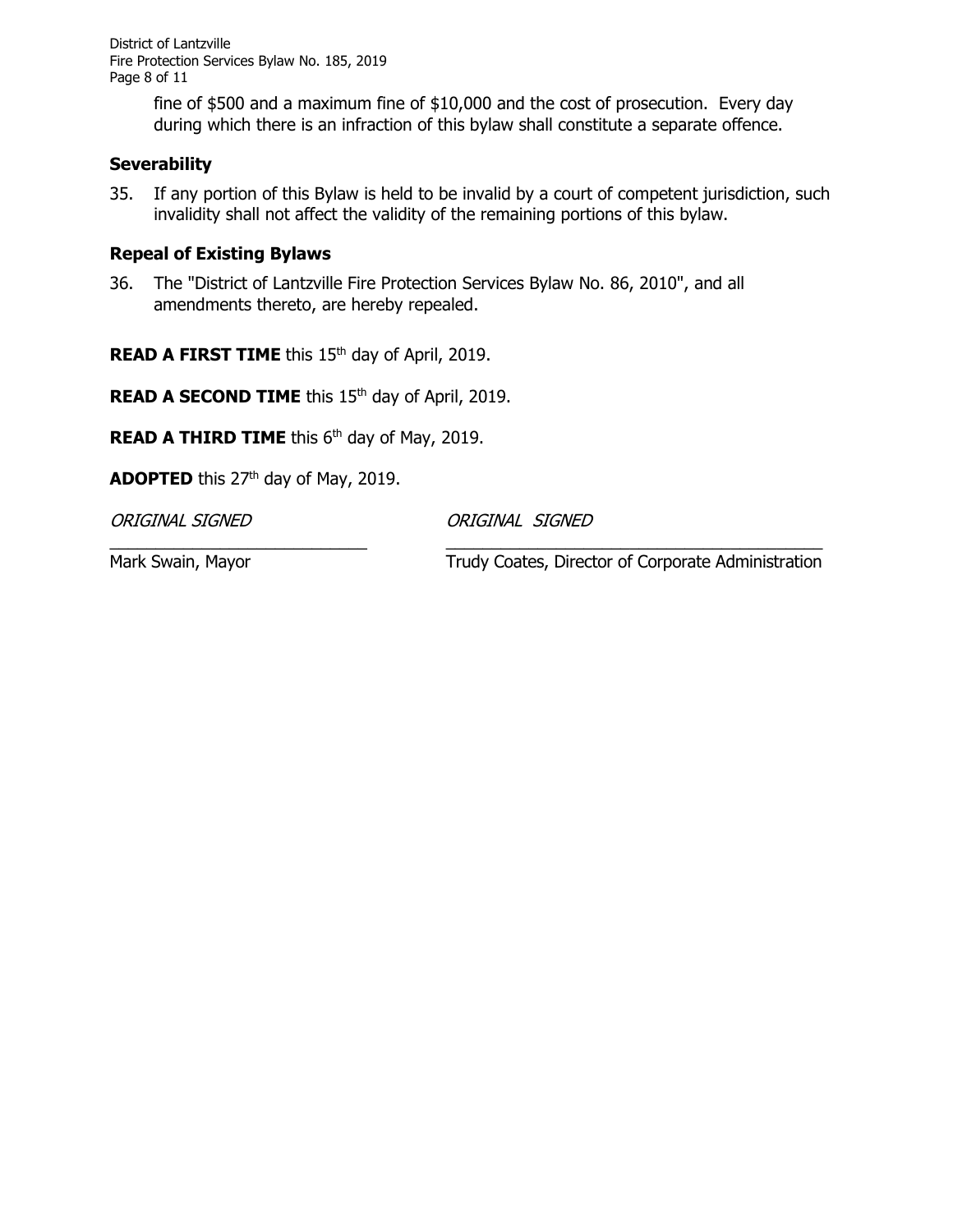## **SCHEDULE "A"**

## **FREQUENCY OF INSPECTIONS**

The Lantzville Fire Department conducts all fire and life safety inspections at least every 12 months for the following occupancy:

- Bed and breakfast occupancies
- High industrial hazard
- Public assembly
- Institutional
- Multi-unit residential
- Medium industrial hazard
- Service industry
- Mercantile
- Low industrial hazard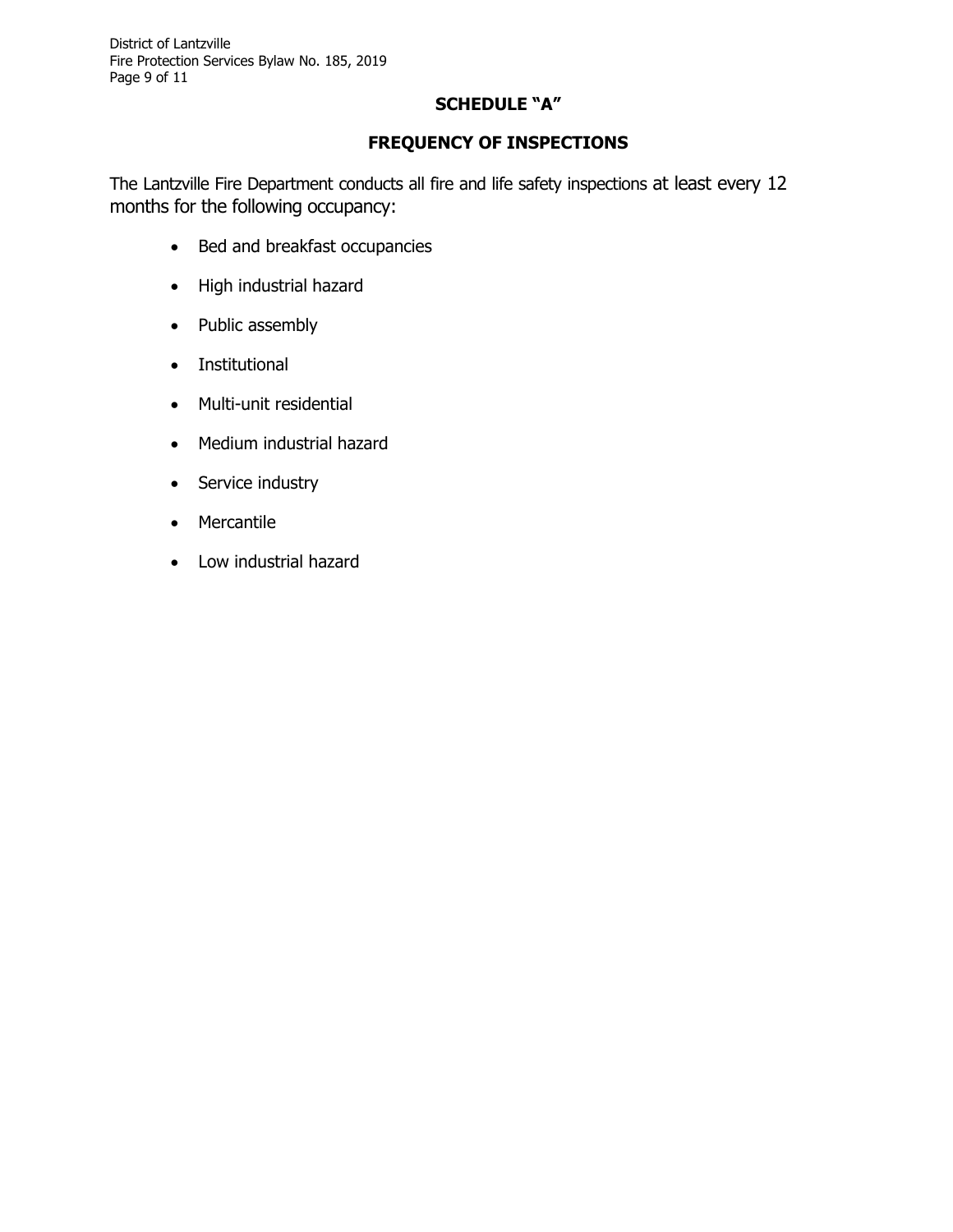## **SCHEDULE "B"**

### **FEES**

# **Nuisance Fees**

• False Alarm \$200.00

# **Equipment and Personnel Fees**

• Fire Trucks (including personnel and equipment on the truck) \$400.00 per truck per hour